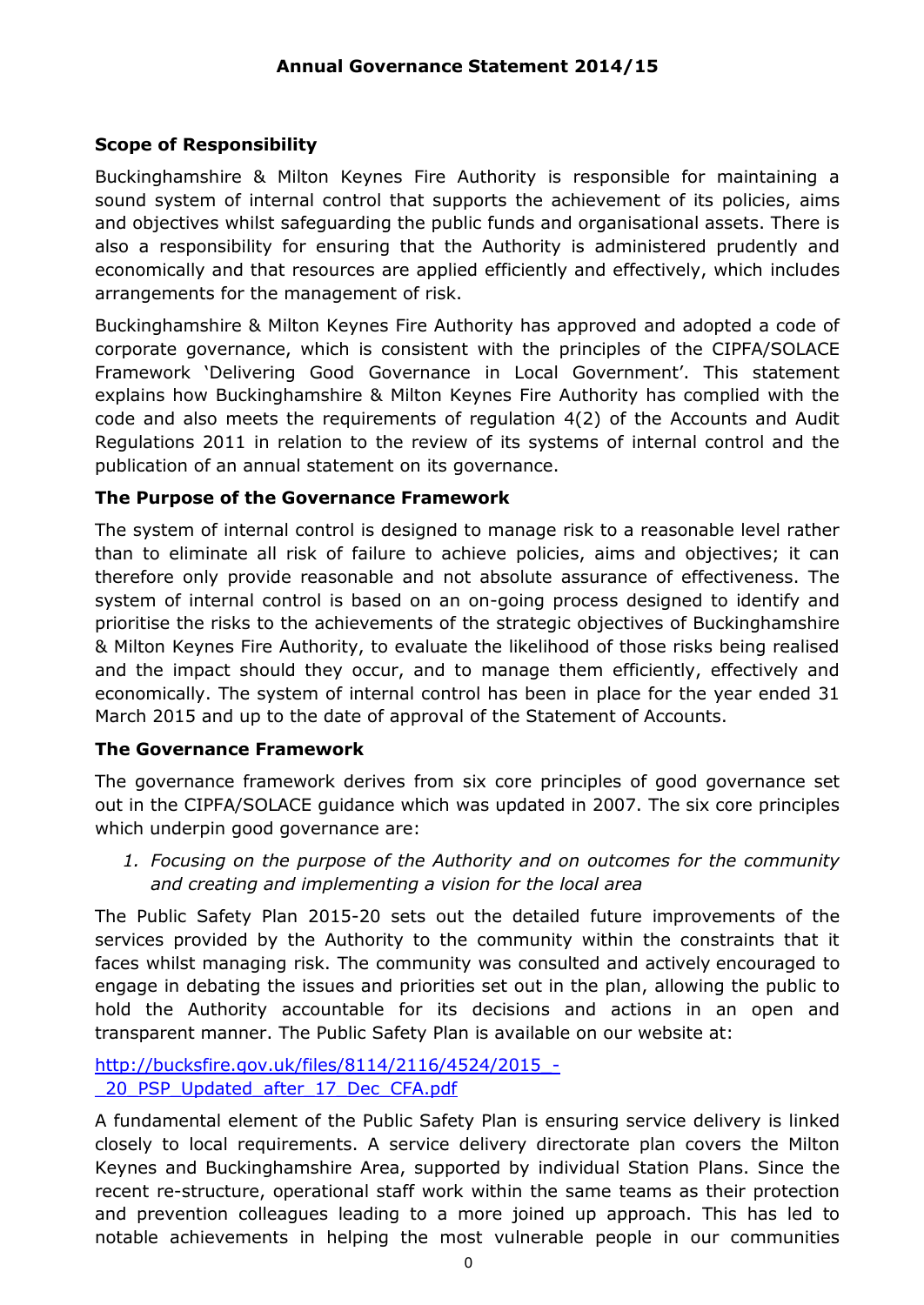through the "safeguarding" procedures; working collaboratively internally as well as with local authorities to improve the lives of those most in need of support, and those who most often fall through society's "safety nets".

The 2015–20 Public Safety Plan was presented to the Fire Authority for approval in December 2014 following a public consultation. This plan supersedes the previous 2012-17 plan and took effect from April 2015.

2. *Members and officers working together to achieve a common purpose with clearly defined functions and roles* 

The respective roles and responsibilities for members and officers are set out in the Combination Order (the statutory instrument that formed the Fire Authority in 1997). There are two ordinary committees of the Fire Authority: The Executive Committee, and the Overview & Audit Committee. There are terms of reference for each committee and the role of the lead members has been developed over recent years.

Members of the Fire Authority are also members of either Buckinghamshire County Council or Milton Keynes Council. Some members may also be members of district councils with which we may be working, or voluntary agencies. Members are reminded of their responsibility to declare interests at each meeting. There is a scheme of delegation from the Authority to the Chief Fire Officer and statutory officers. The Chief Fire Officer is also the Chief Executive of the Authority.

The Authority's Member:Officer Protocol sets out the respective obligations and expectations and contains a reminder of the Authority's core values. These were revised and approved by the Overview and Audit Committee at its meeting on 11 March 2015 for recommendation to the Fire Authority on 10 June 2015. These can be found at the following link:

#### [http://bucksfire.gov.uk/files/8414/1053/3511/Protocol\\_on\\_Member\\_and\\_Officer\\_Rela](http://bucksfire.gov.uk/files/8414/1053/3511/Protocol_on_Member_and_Officer_Relations_v2_Sept_14.pdf) [tions\\_v2\\_Sept\\_14.pdf](http://bucksfire.gov.uk/files/8414/1053/3511/Protocol_on_Member_and_Officer_Relations_v2_Sept_14.pdf)

The Authority approved and adopted its current Pay Policy Statement in February 2015 setting out its policies on the remuneration of its chief officers, the remuneration of its lowest paid employees and the relationship between the remuneration of its chief officers and the remuneration of its employees who are not chief officers. This is reviewed at least annually.

The Authority has identified and recorded all partnership arrangements. All partnerships are the subject of formal agreements ensuring that these articulate legal status; respective liabilities and obligations; governance and audit; dispute resolutions and exit provisions. A review of partnership arrangements has been undertaken.

In Buckinghamshire & Milton Keynes Fire Authority the Chief Finance Officer and Monitoring Officer are both members of the Strategic Management Board, helping to develop and implement strategy and to resource and deliver the organisation's strategic objectives. All material business decisions are taken by the Strategic Management Board (SMB) or by Members. Papers submitted for decision-making purposes must be referred to the Chief Finance Officer and the Monitoring Officer for financial and legal scrutiny prior to any decision being taken. The Chief Finance Officer, supported by the Chief Fire Officer leads the promotion and delivery of good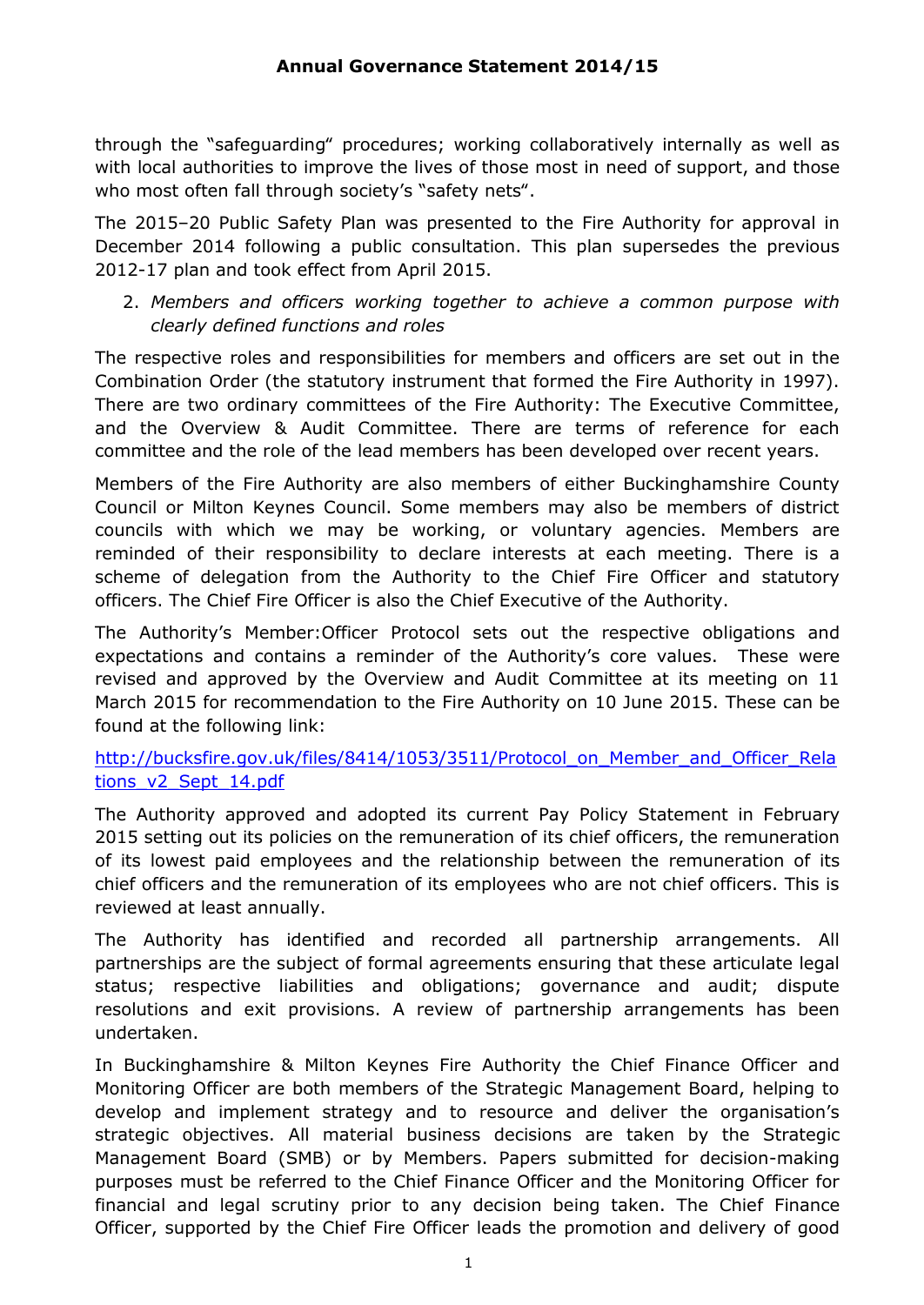financial management so that public money is safeguarded and used appropriately, economically, efficiently and effectively. This is achieved by a finance team that is suitably resourced, professionally qualified and suitably experienced.

There are nominated lead Members for various work streams and departments. This collaborative approach ensures levels of trust, confidence and awareness constantly improve for the benefit of the public and the service.

3. *Promoting values for the Authority and demonstrating the values of good governance through upholding high standards of conduct and behaviour.* 

All senior, middle and supervisory managers have attended a *'Leadership and Management Development Programme' (LMDP)* to ensure they understood the values of the organisation and the corporate objectives, as well as equipping managers with the tools necessary to lead the service through change.

Although all staff have job descriptions, this programme has helped explain to all managers the expectations the organisation has in terms of behaviours and not just team and individual outputs.

The programme identified management and leadership behaviours which have been incorporated into the Authority's performance management system (appraisal process). A range of specific behaviours were identified across middle and supervisory management as requiring training: for example influence and impact and organisational awareness. These are incorporated into the 2015/16 Authority-wide training needs analysis (TNA) that was agreed by the Training Strategy Group at the start of the year.

The service recently initiated a pilot scheme to roll out a modified version of the LMDP to lower level supervisory managers. Subject to feedback from attendees and their line managers, it is expected this course will be rolled out fully during 2015/16.

The maintenance and promotion of high standards of its Members is within the purview of the Overview and Audit Committee.

To ensure legal compliance and to avoid a conflict of interest arising, the Authority retains a panel of ten "Independent Persons" shared amongst five other authorities for the purposes of assisting both an individual member and the Authority itself in the event of an allegation being made that a member has breached the Authority's Code of Conduct.

## <http://bucksfire.gov.uk/files/3314/0732/6551/10CODEOFCONDUCT.pdf>

4. *Taking informed and transparent decisions which are subject to effective scrutiny and managing risk* 

To support the service there are structured meetings at all levels within the service, with appropriate delegated authority. Timelines are in place so that SMB and Member meetings will be followed by Directorate and then team meetings to ensure the flow of information throughout the whole organisation. Although this is an evolving process, the culture is steadily changing so that minutes from meetings are available both internally and externally through the website.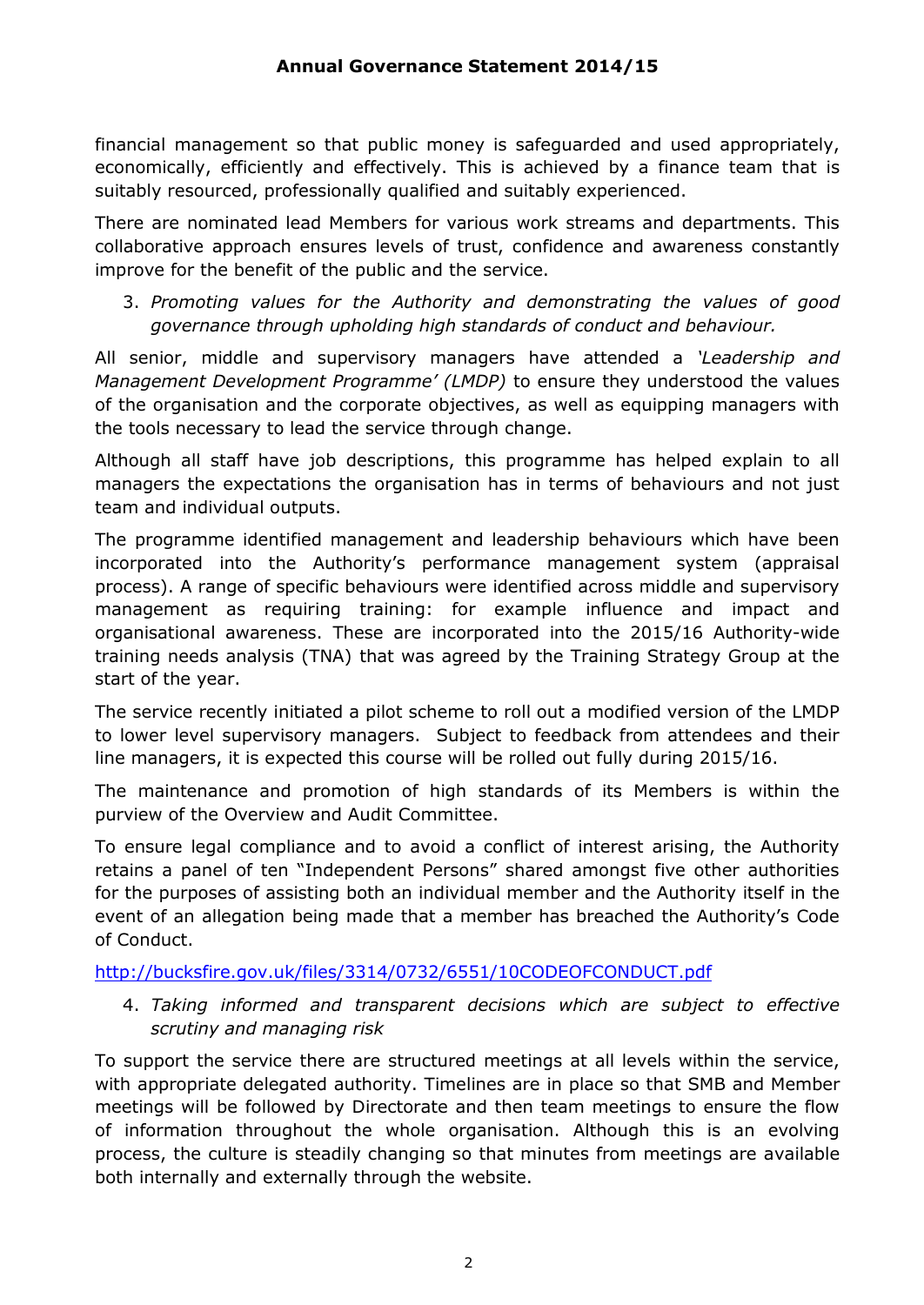Further developments to improve the effectiveness and transparency of decision making within the Service were made following the launch of new internal, officer 'boards' aligned to the Authority committee structure. These comprise:

- A Strategic Management Board, which replaced the previous senior officer meetings and focuses on strategic direction, strategic risk and acts as a gateway to the Fire Authority;
- A Performance Management Board which focuses on in year performance against agreed targets and budgets;
- A Business Transformation Board which focuses on strategic change and project portfolio management.

All Directorates have their own risk registers which are regularly reviewed at Directorate meetings. Corporate risks are reviewed quarterly by the Performance Management Board, monthly by the Strategic Management Board and by Members at each Overview and Audit Committee meeting. An audit of the Authority's corporate risk management processes took place in 2014/15, the findings of which were reflected in the Corporate Risk Management Policy. This was approved by the Overview and Audit Committee on 11 March 2015 for recommendation to the Executive Committee on 18 March 2015, and the policy was formally adopted at that meeting.

In addition to the development of performance software to improve service delivery, the integrated HR and Finance (SAP) system has improved controls identified as weaknesses in previous audits; for example staff absence recording and the inputting of turnouts and attendance at incidents.

This improved control has supported managers to significantly improve attendance levels. It also ensures that the management and administration of employee benefits and payments are linked to establishment control through an integrated system with the approved budgets and the financial ledger. The data extraction process from the HR (SAP) system has also improved the provision of management information to support decision making on issues related to workforce planning.

During 2014/15 the service also undertook a significant amount of work to link the on-call availability system to SAP. It is expected this system will go live in early 2015/16 and will eliminate the need for the manual recording and input of absences, turnouts and attendances for all on-call staff. The system will be rolled out to all firefighters and support staff during 2015/16, removing the need for any manual attendance records within the service.

We have continued the shared service arrangement with Royal Berkshire Fire Authority for procurement. The team are continuing to work on the implementation of Contract Management (CMF) and Supplier Relationship (SRF) Frameworks. New software under a national initiative is being piloted and this, alongside the existing electronic ordering technology will ensure a continued and more effective proactive, open and transparent approach to procuring supplies and services. Contract Standing Orders for both Fire Authorities were aligned to ensure the most cost effective outcome is achieved; all contracts with an estimated value in excess of £50k have to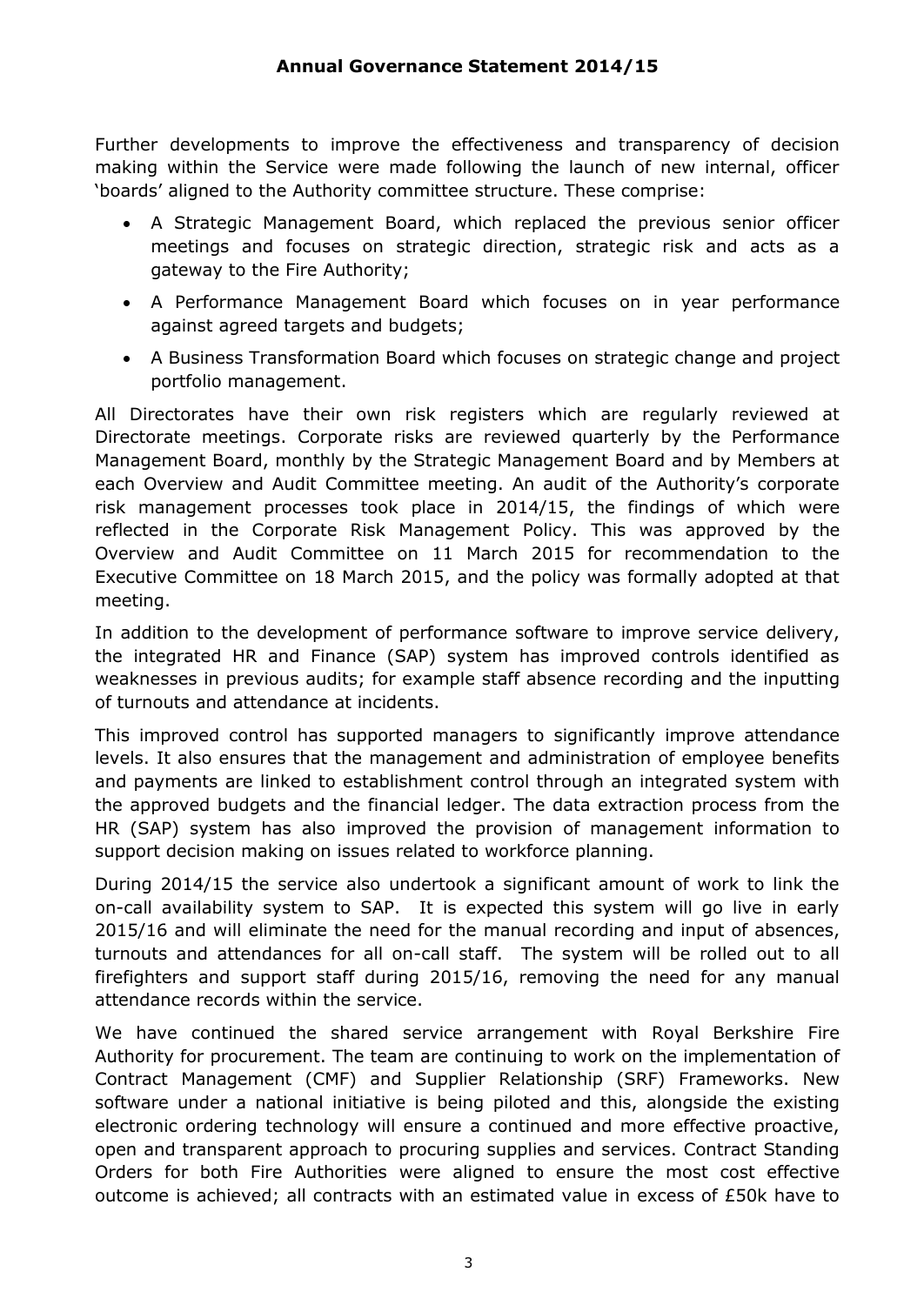go through a full tender process. Those procedures are kept under regular review to ensure that best value to the taxpayer can be demonstrated.

5. *Developing the capacity and capability of members and officers to be effective* 

A number of policies are in place to support and underpin the "fit for purpose" structure. These policies have empowered managers to take responsibility and be accountable for their staff issues with HR advice as required.

A key part of the performance monitoring continues to be an individual performance management (appraisal) system which ensures that strategic aims are translated into individual objectives creating a "Golden Thread" throughout the service. This is an evolving process with particular challenges in applying this process to the retained duty system staff who have very limited time available.

The performance management system also identifies training and development needs and these are aggregated into a service wide Training Needs Analysis. The service increasingly benefits from more efficient and effective menu driven training delivery more aligned to budget planning timetables.

The Performance and Evaluation team analyse, audit and review capabilities across the service. This team is currently reviewing and introducing more robust methodology to evaluate operational performance through station reviews, operational debriefs, incident monitoring, the management of an exercise programme as well as establishing lines of communication with other FRSs to learn from their experiences. The team continue to work alongside the Organisational Development department to ensure that any areas which are identified from incidents and exercises are included in technical and practical assessments within the Development Centre (ADC) process.

SMB has engendered a collegiate approach with Members through holding "Member Workshops" where future options are aired and discussed with Members before a narrower range of formal proposals are taken forward.

6. *Engaging with local people and other stakeholders to ensure robust public accountability* 

In terms of the organisational structure, committee meetings are accessible to the public and the dates are published on the website as are the agendas and committee papers, minutes and decisions.

The service complies with the Data Transparency Code (latest version published February 2015) and ensures all the relevant information is published on our external website.

At a more local, direct level there are many examples of how we engage with the public and ensure public accountability:

- The service regularly reviews its partnerships to ensure they are appropriate and effective for both the organisation and the public.
- Memoranda of Understanding with other fire and rescue authorities and the police when carrying out fire investigation to improve collaborative working and ensure a more consistent approach to the way we investigate fires / arson.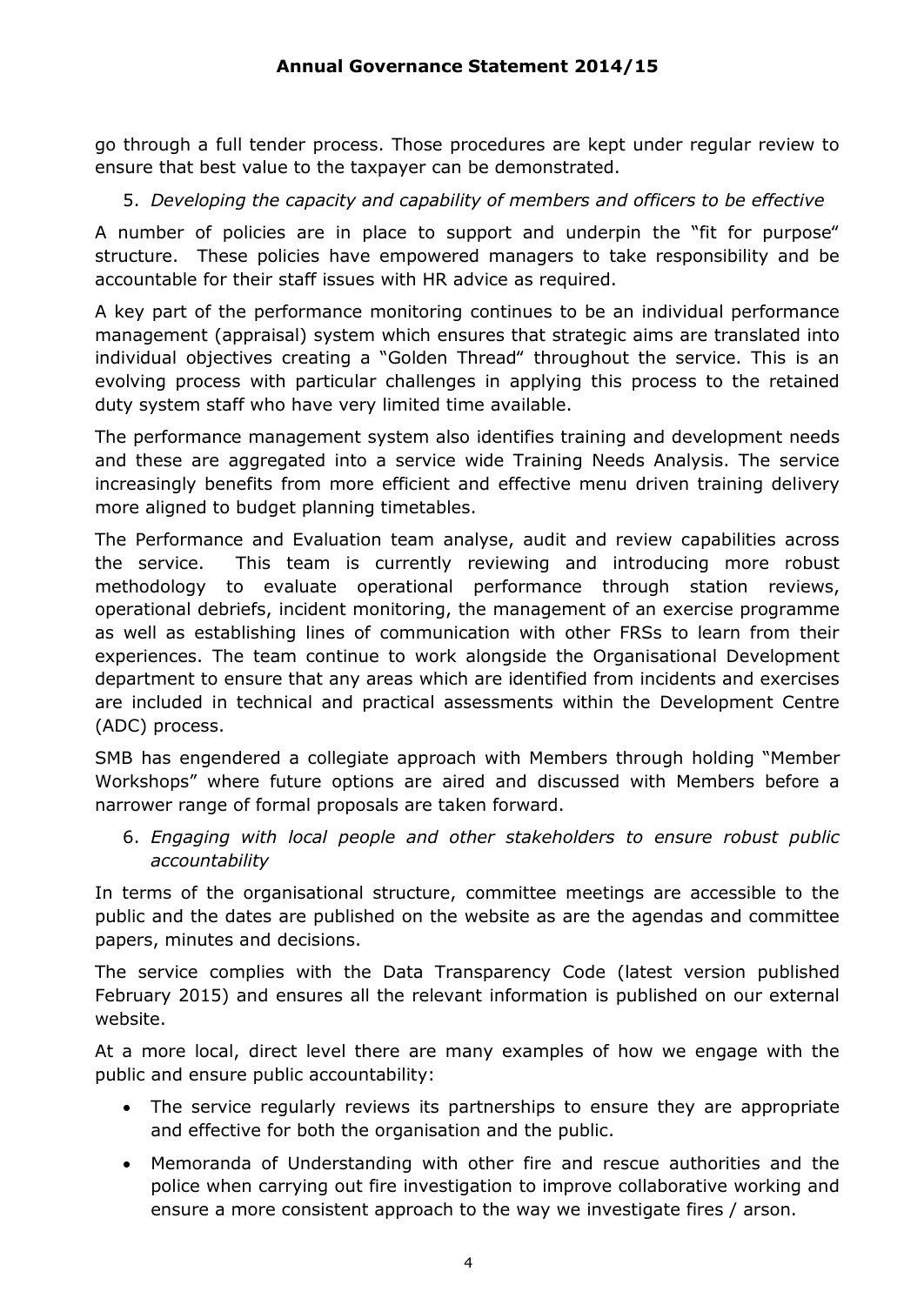BMKFRS is a key stakeholder at a strategic level on both the Safer Stronger Bucks Partnership Board and the Safer MK Partnership. Officers are also engaged and involved in practitioner groups and fora where appropriate, ensuring public engagement and safety initiatives are focussed, effective and measured, whilst working with partner organisations with similar goals and objectives.

### **Review of effectiveness**

Buckinghamshire & Milton Keynes Fire Authority has responsibility for conducting, at least annually, a review of the effectiveness of its governance framework including the system of internal control. The review of effectiveness is informed by the work of the executive managers within the Authority who have responsibility for the development and maintenance of the governance environment. The service has used an internal checklist process this year to quantify the degree of understanding and compliance with the governance arrangements in each section of the service. The results of the checklist have fed into the action plan for 2015/16 set out in Appendix B.

In addition, the Chief Internal Auditor's annual report, comments made by the external auditors (Ernst & Young), the Operational Assessment, other review agencies and inspectorates (referred to earlier) and the Overview & Audit Committee are all sources providing scrutiny and recommendations upon which the management have drawn to compile the action plan.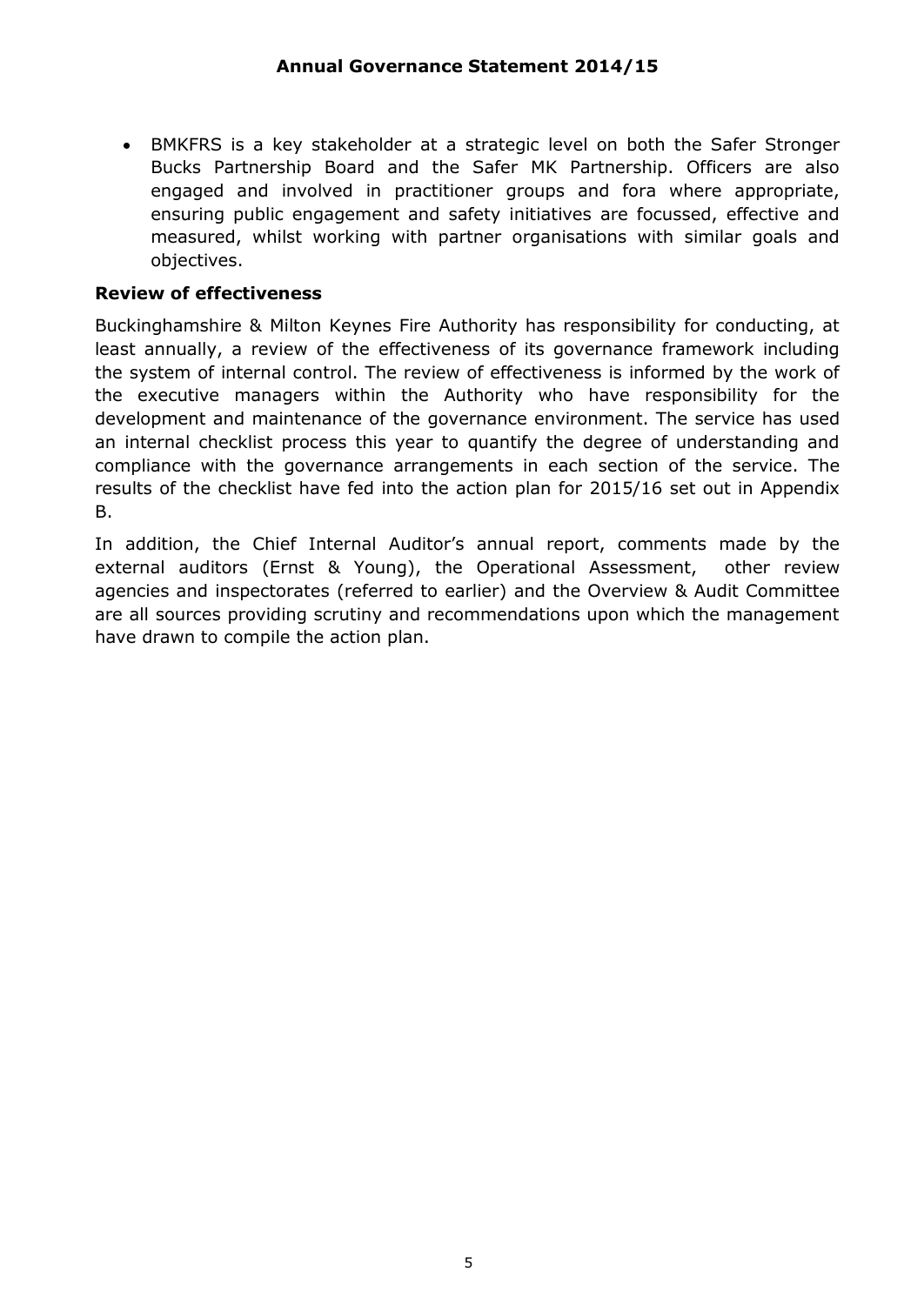Audits undertaken and assurance opinion:

| <b>Audit assignments</b>             | Level of assurance that risks material<br>to the achievement of the system's<br>objectives are adequately managed<br>and controlled. |                                                                                     |  |
|--------------------------------------|--------------------------------------------------------------------------------------------------------------------------------------|-------------------------------------------------------------------------------------|--|
|                                      | <b>Days</b>                                                                                                                          | <b>Overall Assurance</b><br>(all audits undertaken during<br>2014/15 unless stated) |  |
| <b>Core Financial Controls</b>       | 30                                                                                                                                   | Substantial                                                                         |  |
| <b>Risk Management</b>               | 5                                                                                                                                    | Substantial                                                                         |  |
| <b>Control Centre</b>                | 5                                                                                                                                    | Delayed until 2015/16                                                               |  |
| <b>ICT Strategy</b>                  | 10                                                                                                                                   | Reasonable (2013/14)                                                                |  |
| Corporate Governance                 | 10                                                                                                                                   | Reasonable                                                                          |  |
| HR People Management                 | 5                                                                                                                                    | Substantial                                                                         |  |
| Accommodation and Housing Allowances | 5                                                                                                                                    | Reasonable                                                                          |  |
| <b>Follow Ups</b>                    | 10                                                                                                                                   |                                                                                     |  |
| Corporate work/Audit Management      | 10                                                                                                                                   |                                                                                     |  |
| <b>Total</b>                         | 90                                                                                                                                   |                                                                                     |  |

It is a management responsibility to develop and maintain the internal control framework and to ensure compliance. It is the responsibility of Internal Audit to form an independent opinion on the adequacy of the system of internal control.

This opinion should be used as a key strand of the assurance framework which management use to develop their Annual Governance Statement.

The role of the internal audit service is to provide management with an objective assessment of whether systems and controls are working properly. It is a key part of the Authority's internal control system because it measures and evaluates the adequacy and effectiveness of other controls so that:

- The Fire Authority can establish the extent to which they can rely on the whole system; and
- Individual managers can establish the reliability of the systems and controls for which they are responsible.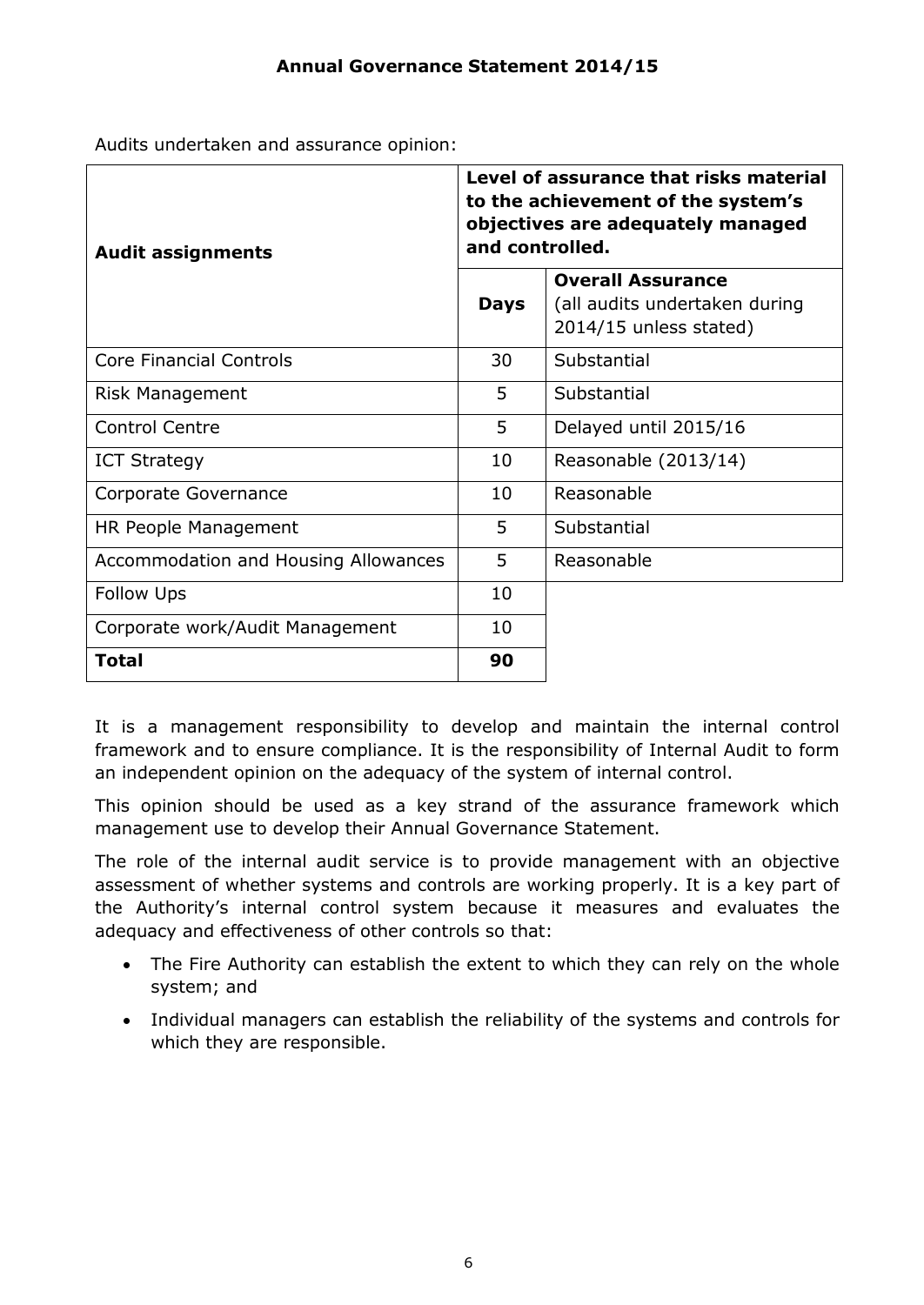This is presented as the Chief Internal Auditor's opinion:

## **Opinion on the Fire Authority's Internal Control Environment Summary**

In my opinion the system of internal control provides **reasonable** assurance regarding the effective, efficient and economic exercise of the Authority's functions. During 2014/15 there has been continued improvement to Bucks & Milton Keynes Fire Authority's system of internal control through the on-going development of policies and procedures covering the key control processes. This demonstrates a positive direction of travel towards robust and effective internal control and risk management that will facilitate the effective exercise of the Authority's functions.

The audit activity in 2014/15 has demonstrated that the Authority continues to improve and develop corporate governance, and remains focused on creating a strong system of internal control. This can be evidenced by the continued strengthening of key control processes through the on-going development of policies and procedures and has resulted in core financial controls continuing to be rated as substantial, as well as the assessment that substantial assurance is provided by the services risk management arrangements.

A summary of our assignment outcomes and work completed during the year is shown in the table above. It can be seen that all areas have as a minimum 'reasonable' assurance.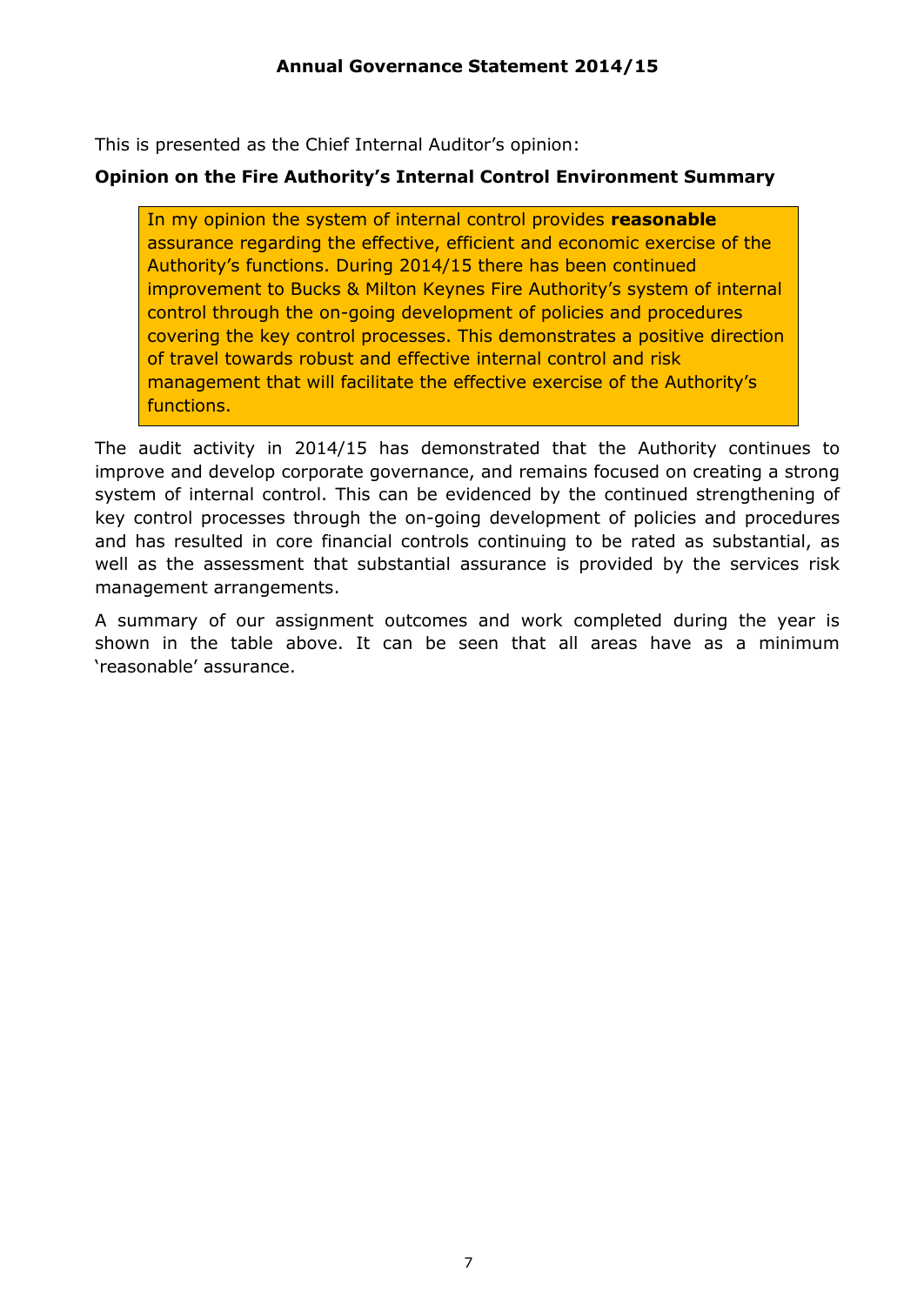#### **Conclusion**

As a result of the extensive work undertaken by the management team in reviewing internal structures and reviewing roles and responsibilities as well as the introduction of new systems and processes, working together with the Chief Internal Auditor, the External Auditors and our own Audit Committee, a plan (see Appendix B) is in place to address the weaknesses identified and ensure continuous improvement of the governance system is in place. Appendix A sets out progress against the delivery of the 14/15 Annual Governance Statement action plan.

Further to the Chief Internal Auditor's comments, we propose over the coming year to take steps set out in Appendix B to address the above matters to further enhance our governance arrangements. We are satisfied that these steps will address the need for improvements that were identified in our review of effectiveness and will monitor their implementation and operation as part of our next annual review.

Adman Busb

15/07/15

Signed ………………………………………………………………………………………….. Date ……………………….

Councillor Adrian Busby – Chairman of the Buckinghamshire & Milton Keynes Fire Authority

Inelve DC

15/07/15

Signed ………………………………………………………………………………………….. Date ……………………….

Jason Thelwell – Chief Executive and Chief Fire Officer of the Buckinghamshire & Milton Keynes Fire Authority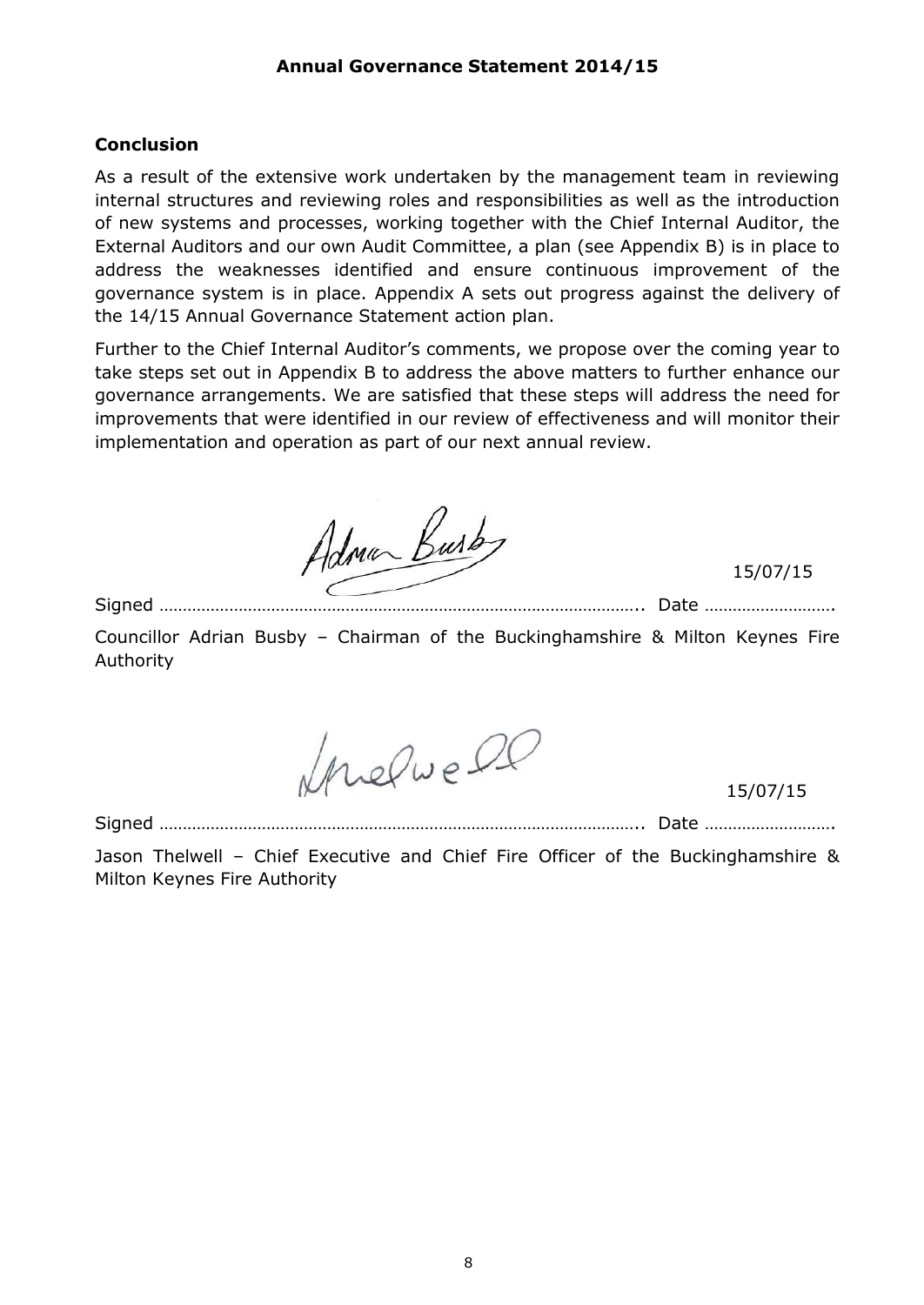# **Appendix A**

# **Significant Governance Issues addressed in 2014/15**

|                | <b>Issue</b>                                                                         | <b>Action Plan</b>                                                                                                                                  | <b>Lead Officer</b>               | <b>RAG</b><br><b>Status</b> | <b>Progress</b>                                                                                                                                                                                                                                                                                                                                                                                                                                                                                                                                                                                                                                                                                                                                                                                                                                                                                                                                     | Target/<br><b>Completion</b><br><b>Date</b>       |
|----------------|--------------------------------------------------------------------------------------|-----------------------------------------------------------------------------------------------------------------------------------------------------|-----------------------------------|-----------------------------|-----------------------------------------------------------------------------------------------------------------------------------------------------------------------------------------------------------------------------------------------------------------------------------------------------------------------------------------------------------------------------------------------------------------------------------------------------------------------------------------------------------------------------------------------------------------------------------------------------------------------------------------------------------------------------------------------------------------------------------------------------------------------------------------------------------------------------------------------------------------------------------------------------------------------------------------------------|---------------------------------------------------|
| $\mathbf{1}$ . | Performance<br>Management<br>System<br>(Appraisal) needs<br>to be fully<br>embedded. | Regular<br>Performance<br>reporting at<br>Performance Board<br>Agree generic On<br>Call objectives and<br>enhance as part of<br>the On Call review. | Head of Human<br><b>Resources</b> | Green                       | A more robust reporting process was put<br>in place during 2014/15, with appraisal<br>information being captured within SAP.<br>This resulted in data being much more<br>readily available and regular updates<br>were given to SMB, PMB and managers -<br>empowering them to chase their staff<br>members where required.<br>An increase in appraisal returns from On<br>Call staff were received during 2014/15<br>and the implementation of generic<br>objectives was cascaded to the On Call<br>review team for action with a view for<br>them to be implemented in 2015/16.<br>Managers and staff have been reminded<br>early to complete and submit appraisals<br>for the 2014/15 performance review<br>Submission will<br>be<br>period.<br>closely<br>monitored and reported on.<br>Promotion and selection processes have<br>reinforced the need for up to date<br>performance appraisals being integral to<br>development and progression. | October<br>2014<br>Fully<br>embedded<br>June 2015 |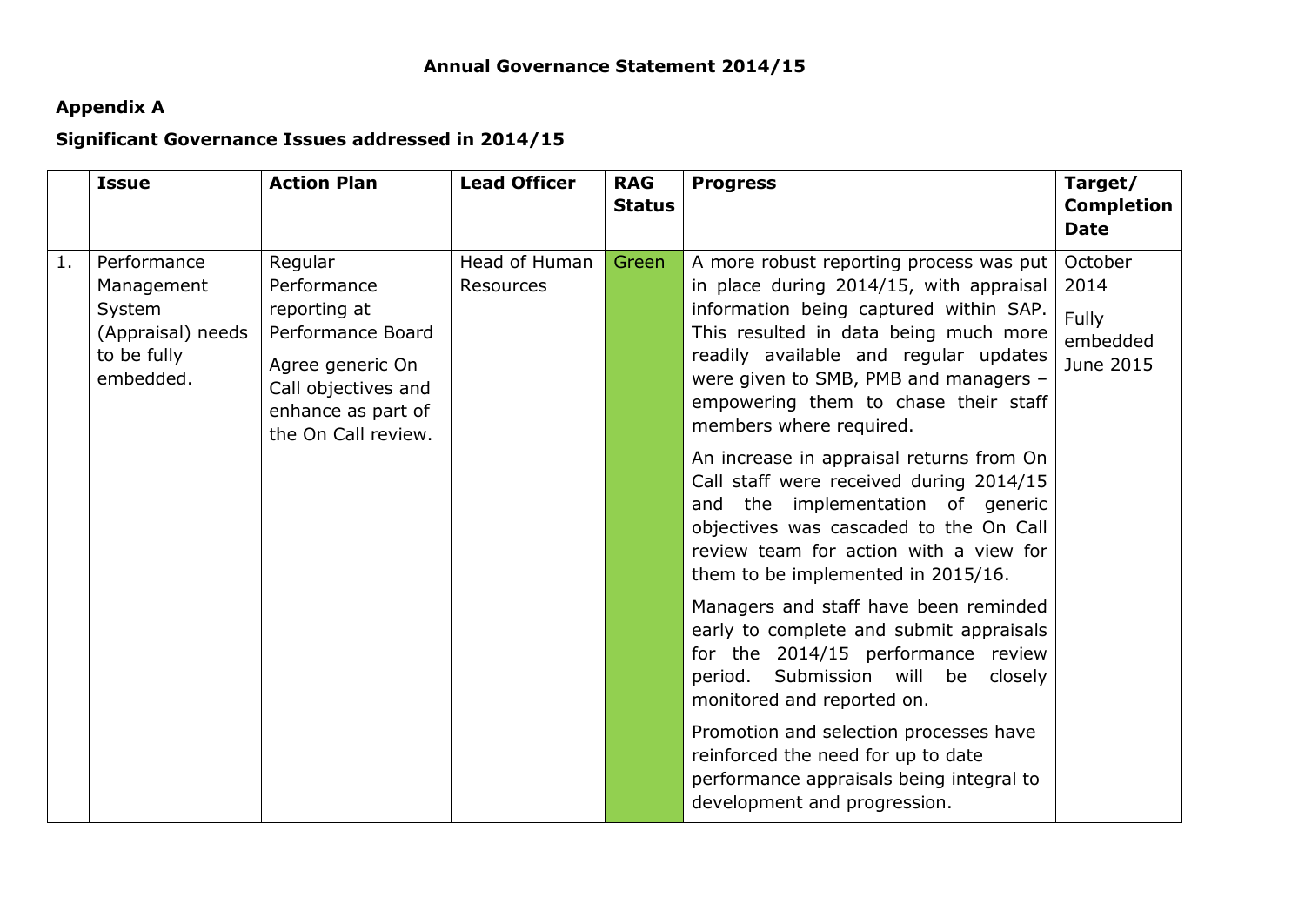| 2. | Review of       | Review the current  | Director of            | Green | The service has worked closely with the                        | <b>April 2015</b> |
|----|-----------------|---------------------|------------------------|-------|----------------------------------------------------------------|-------------------|
|    | firefighters    | administration of   | Finance and            |       | current provider to ensure the rules for                       |                   |
|    | pensions        | the firefighters    | <b>Assets</b>          |       | the new 2015 scheme were implemented                           |                   |
|    | administration  | pension fund and    |                        |       | correctly.                                                     |                   |
|    | and oversight.  | look at securing    |                        |       | The service also worked closely with the                       |                   |
|    |                 | increased           |                        |       | current provider to ensure that sufficient                     |                   |
|    |                 | professional        |                        |       | information and guidance was provided                          |                   |
|    |                 | expertise and       |                        |       | to staff affected by the implementation<br>of the 2015 scheme. |                   |
|    |                 | knowledge of the    |                        |       |                                                                |                   |
|    |                 | complicated rules   |                        |       |                                                                |                   |
|    |                 | governing the       |                        |       | Work is on-going regarding the feasibility                     |                   |
|    |                 | scheme. Potentially |                        |       | of entering into a joint administration                        |                   |
|    |                 | to move provision   |                        |       | arrangement with other fire authorities.                       |                   |
|    |                 | of administration   |                        |       |                                                                |                   |
|    |                 | from current        |                        |       |                                                                |                   |
|    |                 | provider.           |                        |       |                                                                |                   |
| 3. | Capacity of the | Corporate Planning  | <b>Head of Service</b> | Green | The organisation developed its current                         | February          |
|    | organisation to | process to be       | Transformation         |       | Corporate Plan 2015-20, to ensure that                         | 2015              |
|    | manage change   | reviewed to ensure  |                        |       | the key reviews and projects are evenly                        |                   |
|    | and business as | all day to day      |                        |       | spread out across a five year period.                          |                   |
|    | usual.          | activity and        |                        |       | This approach will ensure that                                 |                   |
|    |                 | business change     |                        |       | organisational capacity to deliver these                       |                   |
|    |                 | plans can be        |                        |       | projects is planned and can ensure that                        |                   |
|    |                 | accommodated        |                        |       | 'business as usual' is maintained during                       |                   |
|    |                 | within              |                        |       | a period when significant projects are                         |                   |
|    |                 | organisational      |                        |       | required to be delivered. The corporate                        |                   |
|    |                 | capacity.           |                        |       | plan will be reviewed twice during its                         |                   |
|    |                 |                     |                        |       | lifetime to ensure that the work is being                      |                   |
|    |                 |                     |                        |       | progressed, is still relevant and any                          |                   |
|    |                 |                     |                        |       | resourcing issues will be identified during                    |                   |
|    |                 |                     |                        |       | these reviews. This also enables the use                       |                   |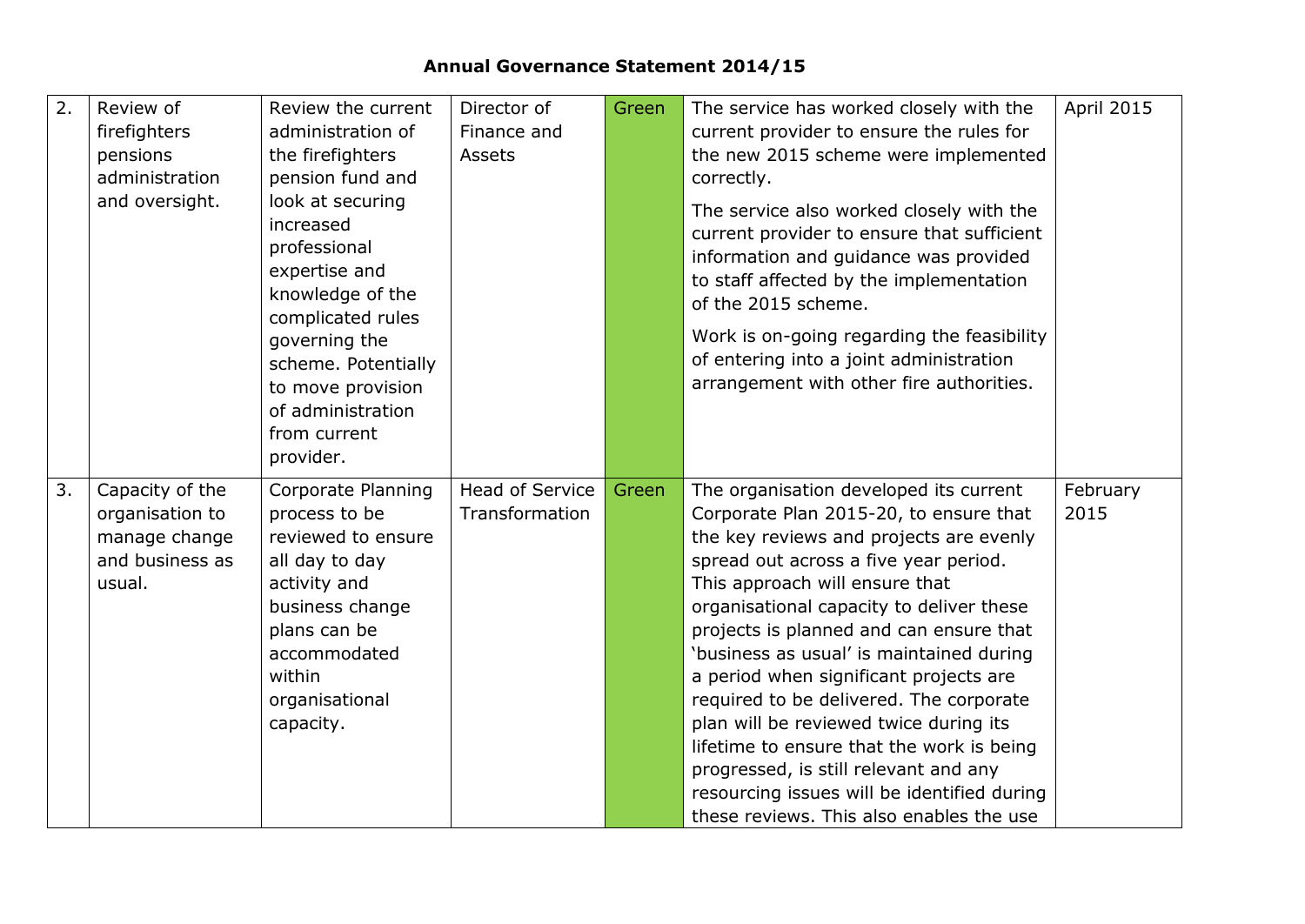# **Annual Governance Statement 2014/15**

|    |                                                                                                  |                                                                                                                                                                                                                                                                                                                                                     |                                        |       | of resources for more time spent on<br>delivery.                                                                                                                                                                         |                   |
|----|--------------------------------------------------------------------------------------------------|-----------------------------------------------------------------------------------------------------------------------------------------------------------------------------------------------------------------------------------------------------------------------------------------------------------------------------------------------------|----------------------------------------|-------|--------------------------------------------------------------------------------------------------------------------------------------------------------------------------------------------------------------------------|-------------------|
| 4. | Thames Valley<br><b>Fire Control</b><br>Service.                                                 | A Joint Committee<br>of Members and a<br>tripartite officers'<br>coordination group<br>to oversee the<br>Thames Valley Fire<br>Control Service.                                                                                                                                                                                                     | Director of<br>Legal and<br>Governance | Green | The Thames Valley Fire Control control<br>room went live on 22 April 2015.                                                                                                                                               | December<br>2014  |
| 5. | Corporate Risk<br>Management<br>Policy. This has<br>not been formally<br>reviewed since<br>2010. | Our corporate risk<br>management<br>functions and<br>process were<br>recently reviewed<br>by Internal Audit.<br>The Corporate Risk<br>Management Policy<br>will be reviewed<br>and updated in light<br>of any<br>recommendations<br>made by the<br>auditors with a view<br>to it being approved<br>by the CFA's<br>Overview and Audit<br>Committee. | Corporate<br>Planning<br>Manager       | Green | The updated policy was approved by the<br>Overview and Audit Committee on 11<br>March 2015 for recommendation to the<br>Executive Committee on 18 March 2015,<br>and the policy was formally adopted at<br>that meeting. | <b>March 2015</b> |